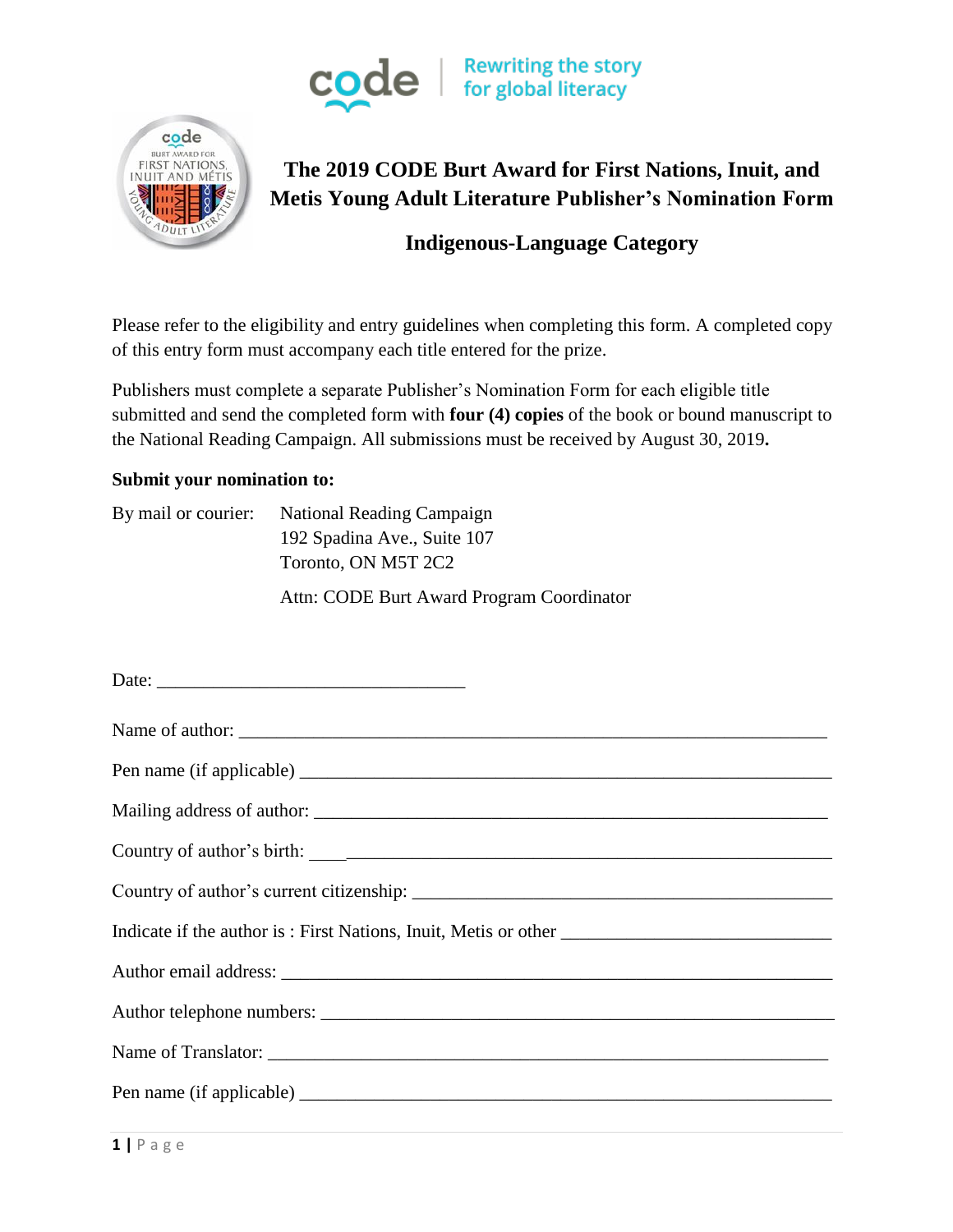

\_\_\_\_\_\_\_\_\_\_\_\_\_\_\_\_\_\_\_\_\_\_\_\_\_\_\_\_\_\_\_\_\_\_\_\_\_\_\_\_\_\_\_\_\_\_\_\_\_\_\_\_\_\_\_

\_\_\_\_\_\_\_\_\_\_\_\_\_\_\_\_\_\_\_\_\_\_\_\_\_\_\_\_\_\_\_\_\_\_\_\_\_\_\_\_\_\_\_\_\_\_\_\_\_\_\_\_\_\_\_\_

\_\_\_\_\_\_\_\_\_\_\_\_\_\_\_\_\_\_\_\_\_\_\_\_\_\_\_\_\_\_\_\_\_\_\_\_\_\_\_\_\_\_\_\_\_\_\_\_\_\_\_\_\_\_\_\_\_\_\_

\_\_\_\_\_\_\_\_\_\_\_\_\_\_\_\_\_\_\_\_\_\_\_\_\_\_\_\_\_\_\_\_\_\_\_\_\_\_\_\_\_\_\_\_\_\_\_\_\_\_\_\_\_\_\_

Mailing address of translator:

Country of translator's birth:

Country of translators' current citizenship:

Indicate if the translator is : First Nations, Inuit, Metis or other

\_\_\_\_\_\_\_\_\_\_\_\_\_\_\_\_\_\_\_\_\_\_\_\_\_\_\_\_\_\_\_\_\_\_\_\_\_\_\_\_\_\_\_\_\_

Translator email address:

Translator telephone numbers:

\_\_\_\_\_\_\_\_\_\_\_\_\_\_\_\_\_\_\_\_\_\_\_\_\_\_\_\_\_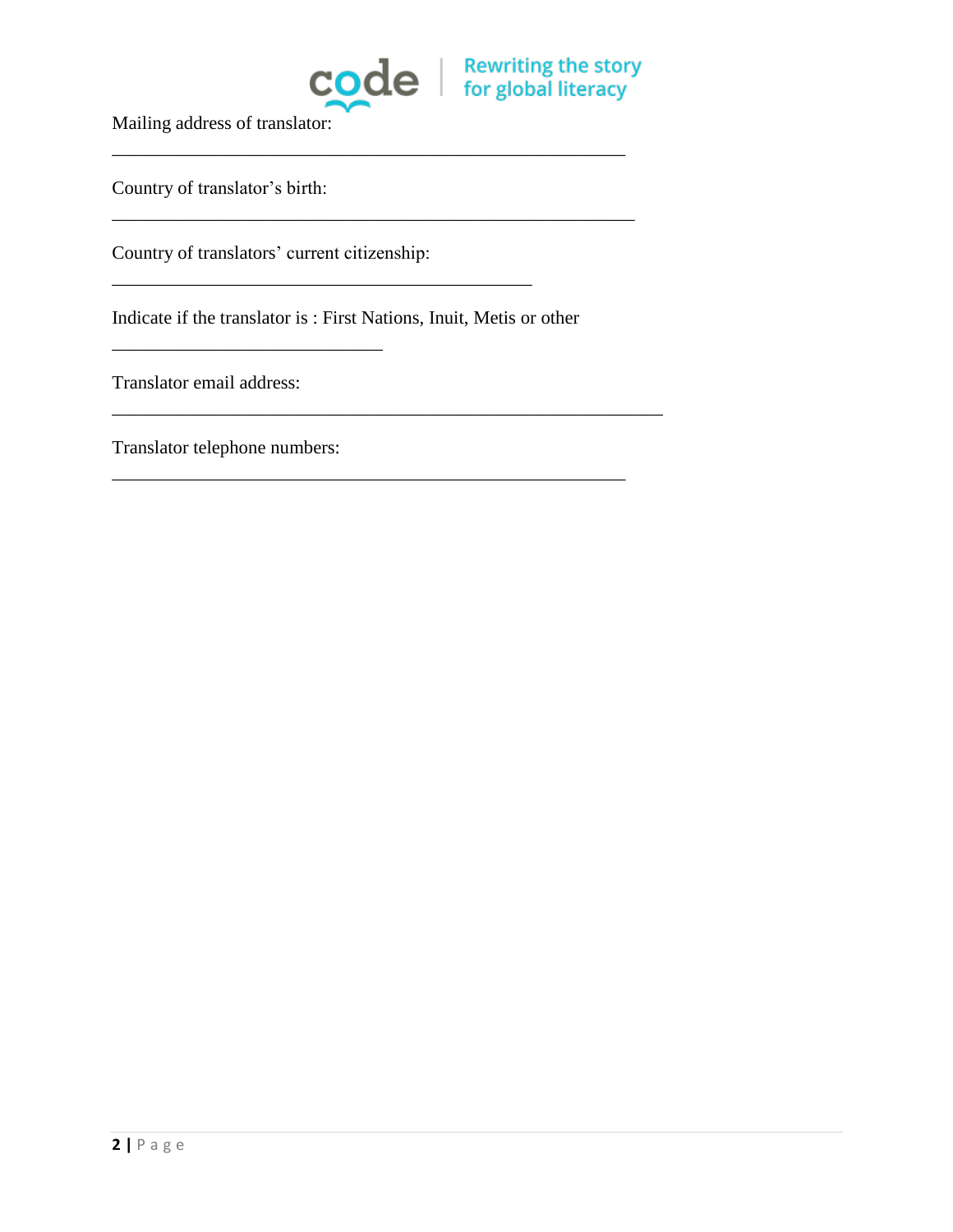

### **Submitting to: Indigenous-Language Category** ☐

#### **Description of Eligible Title**

Please send four copies of each eligible title. The books/manuscripts will not be returned to you.

| Target age group (select one): $\Box$ 12–13 years $\Box$ 14–16 years $\Box$ 16–18 years                                                 |
|-----------------------------------------------------------------------------------------------------------------------------------------|
|                                                                                                                                         |
| $\Box$ Published book $\Box$ Bound manuscript                                                                                           |
| Genre of the book:<br>$\Box$ creative non-fiction $\Box$ graphic novel $\Box$ short story collection<br>$\Box$ fiction<br>$\Box$ Poetry |
|                                                                                                                                         |
| Has this work been translated?                                                                                                          |
|                                                                                                                                         |
| For Graphic Novels or other illustrated books:                                                                                          |
|                                                                                                                                         |
|                                                                                                                                         |
|                                                                                                                                         |
|                                                                                                                                         |
| Indicate if the illustrator is: First Nations, Inuit, Metis, other__________________________________                                    |
|                                                                                                                                         |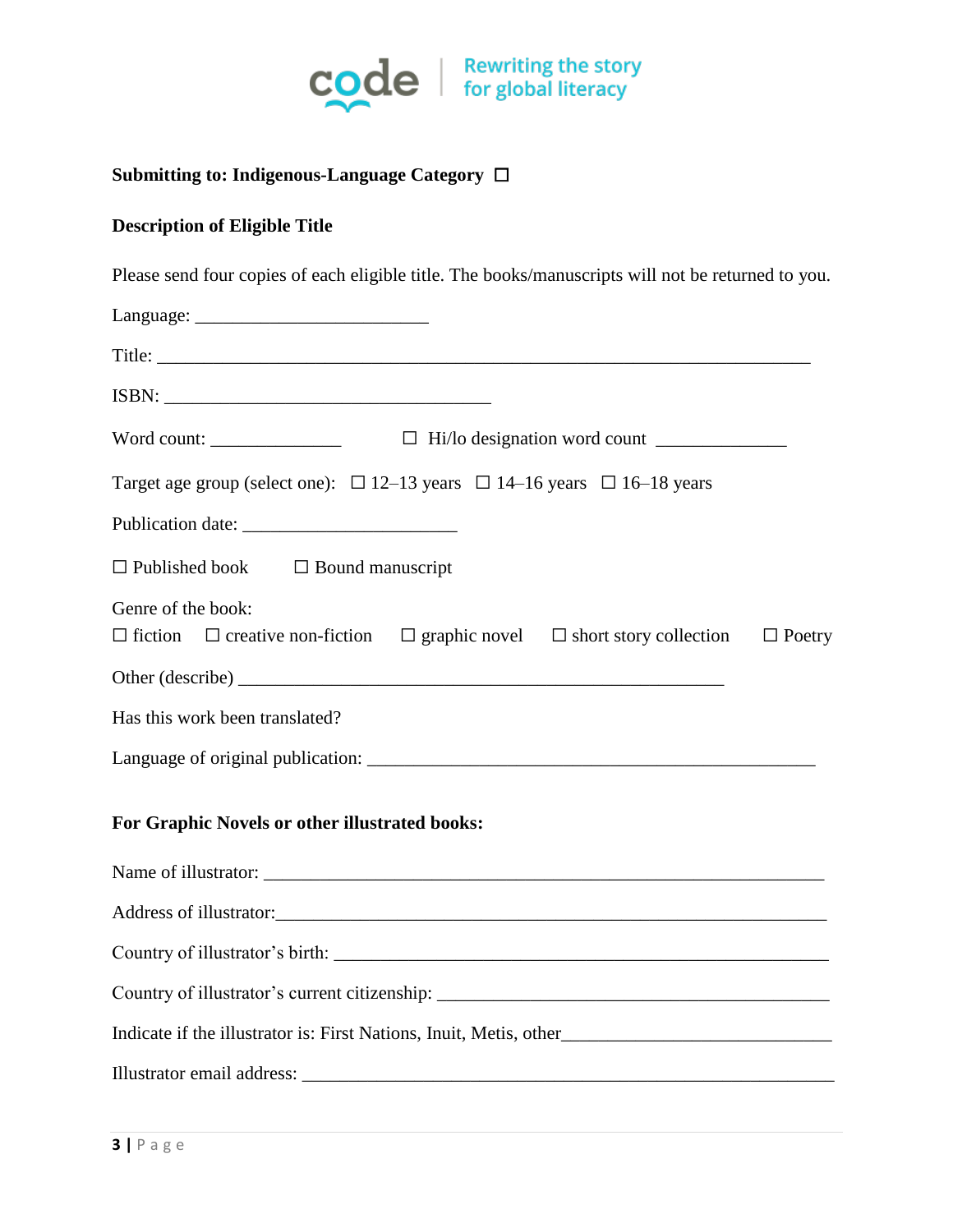

Illustrator telephone numbers: \_\_\_\_\_\_\_\_\_\_\_\_\_\_\_\_\_\_\_\_\_\_\_\_\_\_\_\_\_\_\_\_\_\_\_\_\_\_\_\_\_\_\_\_\_\_\_\_\_\_\_\_\_

### **Publisher's Information**

| Address of Publishing House: 1988. The Contract of Publishing House: 1988. The Contract of Publishing House: |
|--------------------------------------------------------------------------------------------------------------|
|                                                                                                              |
| Publisher / editor telephone numbers:                                                                        |
|                                                                                                              |

*Please include a short biographical note (approx. 50-100 words) about the author, including biographical data and information on any previously published work or literary awards.*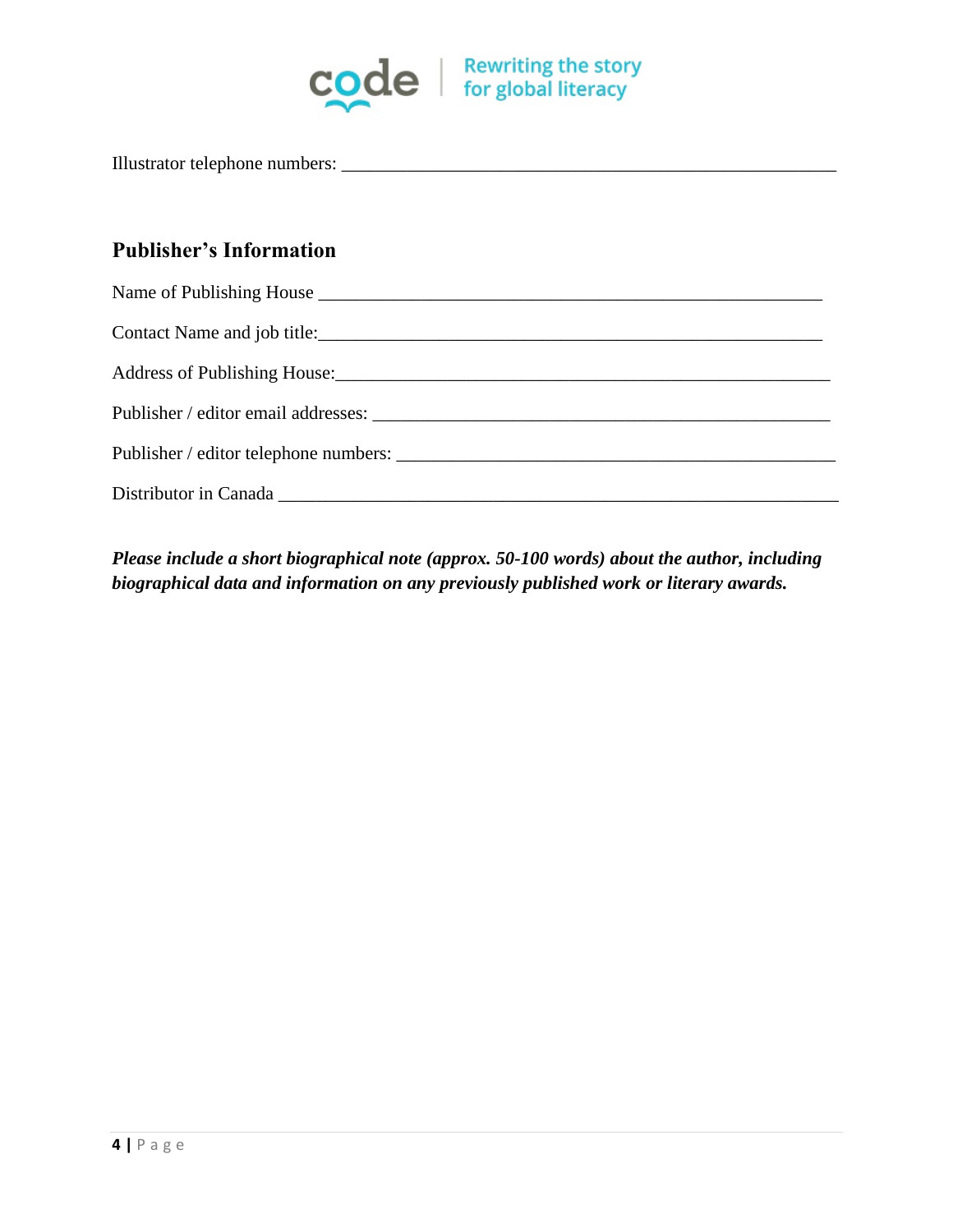

As a representative of the organization,

- I have carefully read the eligibility criteria for this program, which are described in the application guidelines, and the book, the writer, the translator and the illustrator I am nominating meet these criteria.
- I accept the conditions of this program and agree to abide by the National Reading Campaign Jury decision.
- I agree to provide, if requested to do so, any additional information that the National Reading Campaign Jury requires in order to evaluate this nomination.
- I am aware that the National Reading Campaign will share the names and contact information of winners with CODE and that the names and locations of winners will be announced and published by CODE.
- I agree to keep the results of the competition confidential until CODE makes its official announcement.
- I confirm that the statements in this form are complete and accurate, to the best of my knowledge.
- I agree to allow the CODE Burt Award for First Nations, Inuit, and Metis Young Adult Literature administrators to disclose that this title has been entered for the 2019 competition, and to participate fully in all Award activities as outlined in the terms and conditions.

The undersigned confirm that they have read and will abide by the eligibility guidelines and terms and conditions for the 2019 CODE Burt Award for First Nations, Inuit, and Metis Young Adult Literature.

Signature of the editor/publisher (an original signature is required)

\_\_\_\_\_\_\_\_\_\_\_\_\_\_\_\_\_\_\_\_\_\_\_\_\_\_\_\_\_\_\_\_\_

\_\_\_\_\_\_\_\_\_\_\_\_\_\_\_\_\_\_\_\_\_\_\_\_\_\_\_\_\_\_\_\_\_\_

Date